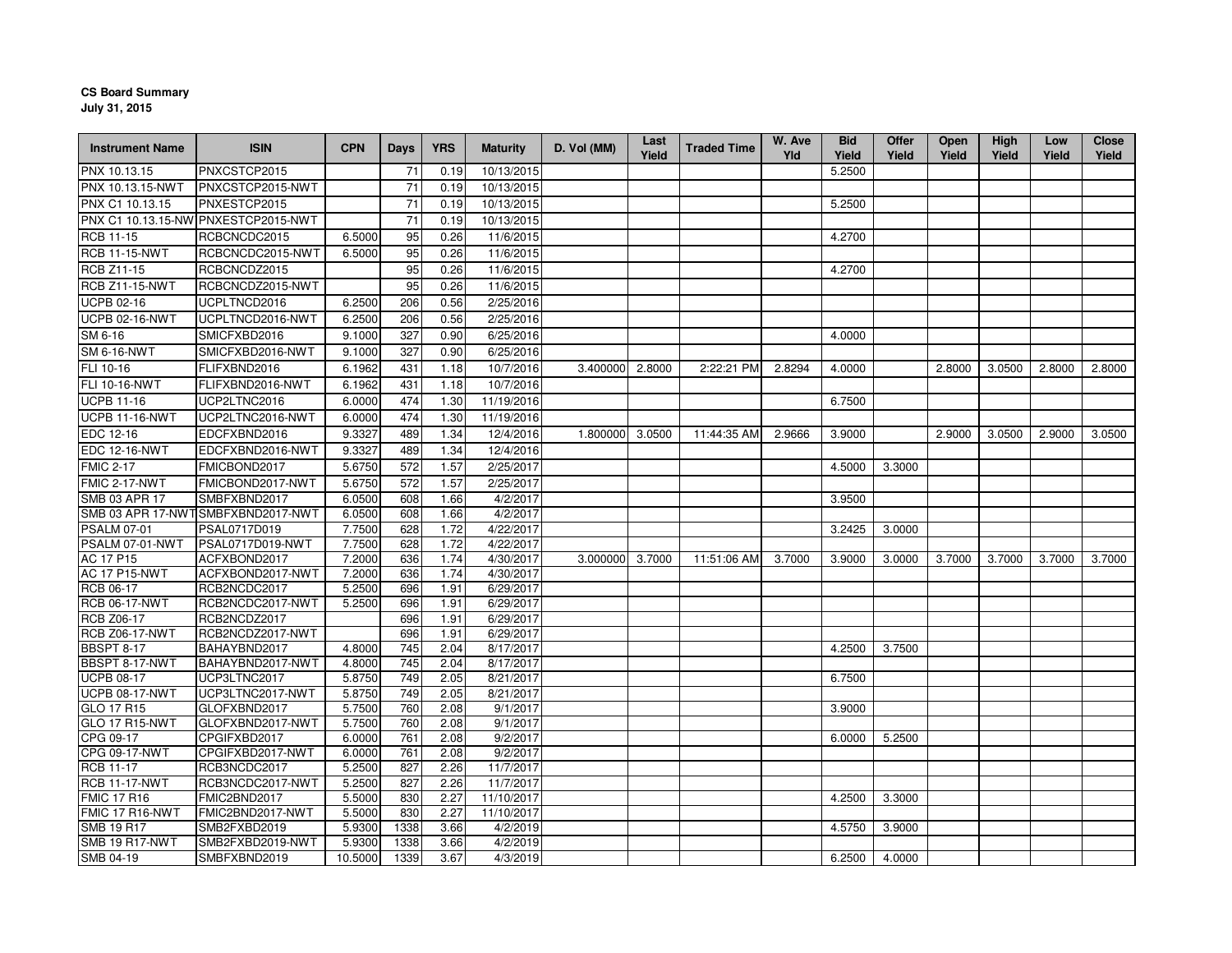| <b>Instrument Name</b> | <b>ISIN</b>                       | <b>CPN</b> | Days | <b>YRS</b> | <b>Maturity</b> | D. Vol (MM) | Last<br>Yield | <b>Traded Time</b> | W. Ave<br>Yld | <b>Bid</b><br>Yield | Offer<br>Yield | Open<br>Yield | <b>High</b><br>Yield | Low<br>Yield | <b>Close</b><br>Yield |
|------------------------|-----------------------------------|------------|------|------------|-----------------|-------------|---------------|--------------------|---------------|---------------------|----------------|---------------|----------------------|--------------|-----------------------|
| <b>SMB 04-19-NWT</b>   | SMBFXBND2019-NWT                  | 10.5000    | 1339 | 3.67       | 4/3/2019        |             |               |                    |               |                     |                |               |                      |              |                       |
| ALI 19 R17             | ALIFXBND2019                      | 5.6250     | 1363 | 3.73       | 4/27/2019       |             |               |                    |               | 4.3000              | 3.4000         |               |                      |              |                       |
| ALI 19 R17-NWT         | ALIFXBND2019-NWT                  | 5.6250     | 1363 | 3.73       | 4/27/2019       |             |               |                    |               |                     |                |               |                      |              |                       |
| GLO 19 R17             | GLOFXBND2019                      | 6.0000     | 1398 | 3.83       | 6/1/2019        |             |               |                    |               | 4.1500              |                |               |                      |              |                       |
| <b>GLO 19 R17-NWT</b>  | GLOFXBND2019-NWT                  | 6.0000     | 1398 | 3.83       | 6/1/2019        |             |               |                    |               |                     |                |               |                      |              |                       |
| FLI 19 R17             | FLIFXBND2019                      | 6.2731     | 1405 | 3.85       | 6/8/2019        |             |               |                    |               | 4.5250              | 3.9000         |               |                      |              |                       |
| FLI 19 R17-NWT         | FLIFXBND2019-NWT                  | 6.2731     | 1405 | 3.85       | 6/8/2019        |             |               |                    |               |                     |                |               |                      |              |                       |
| SM 19 R17              | SMICFXBD2019                      | 6.0000     | 1443 | 3.95       | 7/16/2019       |             |               |                    |               | 4.5250              | 3.9000         |               |                      |              |                       |
| <b>SM 19 R17-NWT</b>   | SMICFXBD2019-NWT                  | 6.0000     | 1443 | 3.95       | 7/16/2019       |             |               |                    |               |                     |                |               |                      |              |                       |
| <b>FMIC 19 R17</b>     | FMICBOND2019                      | 5.7500     | 1468 | 4.02       | 8/10/2019       |             |               |                    |               | 6.2500              |                |               |                      |              |                       |
| FMIC 19 R17-NWT        | FMICBOND2019-NWT                  | 5.7500     | 1468 | 4.02       | 8/10/2019       |             |               |                    |               |                     |                |               |                      |              |                       |
| JGS 08-19              | JGSFXBND2019                      | 5.2317     | 1485 | 4.07       | 8/27/2019       | 18.070000   | 3.8750        | 2:28:52 PM         | 4.1500        | 4.3500              | 3.8000         | 3.8850        | 4.3500               | 3.8750       | 3.8750                |
| <b>JGS 08-19-NWT</b>   | JGSFXBND2019-NWT                  | 5.2317     | 1485 | 4.07       | 8/27/2019       |             |               |                    |               |                     |                |               |                      |              |                       |
| <b>GTCAP 11-19</b>     | GTCFXBND2019                      | 4.7106     | 1557 | 4.26       | 11/7/2019       |             |               |                    |               | 4.5000              |                |               |                      |              |                       |
| GTCAP 11-19-NWT        | GTCFXBND2019-NWT                  | 4.7106     | 1557 | 4.26       | 11/7/2019       |             |               |                    |               |                     |                |               |                      |              |                       |
| <b>VLL 19 R17</b>      | VLLFXBND2019                      | 5.6542     | 1559 | 4.27       | 11/9/2019       |             |               |                    |               | 5.9000              | 5.4000         |               |                      |              |                       |
| VLL 19 R17-NWT         | VLLFXBND2019-NWT                  | 5.6542     | 1559 | 4.27       | 11/9/2019       |             |               |                    |               |                     |                |               |                      |              |                       |
| AC 19 R16              | ACFXBOND2019                      | 5.4500     | 1573 | 4.31       | 11/23/2019      |             |               |                    |               | 4.2000              | 3.6000         |               |                      |              |                       |
| <b>AC 19 R16-NWT</b>   | ACFXBOND2019-NWT                  | 5.4500     | 1573 | 4.31       | 11/23/2019      |             |               |                    |               |                     |                |               |                      |              |                       |
| GTCAP 20 R17           | GTCFXBND2020                      | 4.8371     | 1669 | 4.57       | 2/27/2020       |             |               |                    |               | 4.6000              | 4.0000         |               |                      |              |                       |
|                        | GTCAP 20 R17-NWT GTCFXBND2020-NWT | 4.8371     | 1669 | 4.57       | 2/27/2020       |             |               |                    |               |                     |                |               |                      |              |                       |
| SMPH 03-20             | SMPHFXBD2020                      | 5.1000     | 1672 | 4.58       | 3/1/2020        | 1.000000    | 4.0500        | 2:50:29 PM         | 4.0500        | 4.7000              |                | 4.0500        | 4.0500               | 4.0500       | 4.0500                |
| <b>SMPH 03-20-NWT</b>  | SMPHFXBD2020-NWT                  | 5.1000     | 1672 | 4.58       | 3/1/2020        |             |               |                    |               |                     |                |               |                      |              |                       |
| CPG 20 R18             | CPGIFXBD2020                      | 6.6878     | 1673 | 4.58       | 3/2/2020        |             |               |                    |               | 6.0000              | 5.3000         |               |                      |              |                       |
| CPG 20 R18-NWT         | CPGIFXBD2020-NWT                  | 6.6878     | 1673 | 4.58       | 3/2/2020        |             |               |                    |               |                     |                |               |                      |              |                       |
| MBT 04-20              | MBTLTNCD2020                      | 4.0000     | 1726 | 4.73       | 4/24/2020       |             |               |                    |               |                     |                |               |                      |              |                       |
| EDC 20 R18             | EDCFXBND2020                      | 4.1583     | 1735 | 4.75       | 5/3/2020        |             |               |                    |               | 4.6000              | 3.8000         |               |                      |              |                       |
| EDC 20 R18-NWT         | EDCFXBND2020-NWT                  | 4.1583     | 1735 | 4.75       | 5/3/2020        |             |               |                    |               |                     |                |               |                      |              |                       |
| PNB 06-20              | PNBLTNCD2020                      | 4.1250     | 1775 | 4.86       | 6/12/2020       |             |               |                    |               |                     |                |               |                      |              |                       |
| <b>RCB 06-20</b>       | RCBLTNCD2020                      | 4.1250     | 1782 | 4.88       | 6/19/2020       |             |               |                    |               |                     |                |               |                      |              |                       |
| GLO 20 R18             | GLOFXBND2020                      | 4.8875     | 1810 | 4.96       | 7/17/2020       |             |               |                    |               | 4.3500              | 3.8000         |               |                      |              |                       |
| <b>GLO 20 R18-NWT</b>  | GLOFXBND2020-NWT                  | 4.8875     | 1810 | 4.96       | 7/17/2020       |             |               |                    |               |                     |                |               |                      |              |                       |
| <b>SLTC 20 R18</b>     | SLTCFXBD2020                      | 4.9925     | 1846 | 5.05       | 8/22/2020       |             |               |                    |               | 5.5000              |                |               |                      |              |                       |
| SLTC 20 R18-NWT        | SLTCFXBD2020-NWT                  | 4.9925     | 1846 | 5.05       | 8/22/2020       |             |               |                    |               |                     |                |               |                      |              |                       |
| <b>BDO 10-20</b>       | BDO2LTNC2020                      | 3.7500     | 1891 | 5.18       | 10/6/2020       |             |               |                    |               |                     |                |               |                      |              |                       |
| ALI 20 R19             | ALIFXBND2020                      | 4.6250     | 1895 | 5.19       | 10/10/2020      | 1.000000    | 4.5000        | 11:29:50 AM        | 4.5000        | 4.4000              | 3.7000         | 4.5000        | 4.5000               | 4.5000       | 4.5000                |
| ALI 20 R19-NWT         | ALIFXBND2020-NWT                  | 4.6250     | 1895 | 5.19       | 10/10/2020      |             |               |                    |               |                     |                |               |                      |              |                       |
| <b>HOUSE 10-20</b>     | HOUSEFBD2020                      | 6.2080     | 1901 | 5.20       | 10/16/2020      |             |               |                    |               | 6.3000              | 6.1650         |               |                      |              |                       |
| HOUSE 10-20-NWT        | HOUSEFBD2020-NWT                  | 6.2080     | 1901 | 5.20       | 10/16/2020      |             |               |                    |               |                     |                |               |                      |              |                       |
| FLI 20 R19             | FLIFXBND2020                      | 4.8562     | 1924 | 5.27       | 11/8/2020       |             |               |                    |               | 4.7000              | 4.1000         |               |                      |              |                       |
| FLI 20 R19-NWT         | FLIFXBND2020-NWT                  | 4.8562     | 1924 | 5.27       | 11/8/2020       |             |               |                    |               |                     |                |               |                      |              |                       |
| <b>AEV 20 R19</b>      | AEVFXBND2020                      | 4.4125     | 1937 | 5.30       | 11/21/2020      |             |               |                    |               | 5.0000              |                |               |                      |              |                       |
| AEV 20 R19-NWT         | AEVFXBND2020-NWT                  | 4.4125     | 1937 | 5.30       | 11/21/2020      |             |               |                    |               |                     |                |               |                      |              |                       |
| <b>MER 20 P19</b>      | MERFXBND2020                      | 4.3750     | 1958 | 5.36       | 12/12/2020      | 1.000000    | 4.3500        | 10:25:20 AM        | 4.3500        | 4.3750              | 3.9000         | 4.3500        | 4.3500               | 4.3500       | 4.3500                |
| <b>MER 20 P19-NWT</b>  | MERFXBND2020-NWT                  | 4.3750     | 1958 | 5.36       | 12/12/2020      |             |               |                    |               |                     |                |               |                      |              |                       |
| TEL 21 R19             | TELFXBND2021                      | 5.2250     | 2014 | 5.51       | 2/6/2021        |             |               |                    |               | 4.6750              |                |               |                      |              |                       |
| <b>TEL 21 R19-NWT</b>  | TELFXBND2021-NWT                  | 5.2250     | 2014 | 5.51       | 2/6/2021        |             |               |                    |               |                     |                |               |                      |              |                       |
| ABS 21 R19             | ABSFXBND2021                      | 5.3350     | 2018 | 5.52       | 2/10/2021       | 2.000000    | 5.2000        | 11:27:39 AM        | 5.2000        | 5.3250              | 5.0000         | 5.2000        | 5.2000               | 5.2000       | 5.2000                |
| ABS 21 R19-NWT         | ABSFXBND2021-NWT                  | 5.3350     | 2018 | 5.52       | 2/10/2021       |             |               |                    |               |                     |                |               |                      |              |                       |
| <b>ROCK 21 R19</b>     | ROCKFXBD2021                      | 5.0932     | 2023 | 5.54       | 2/15/2021       |             |               |                    |               | 5.0900              | 4.4000         |               |                      |              |                       |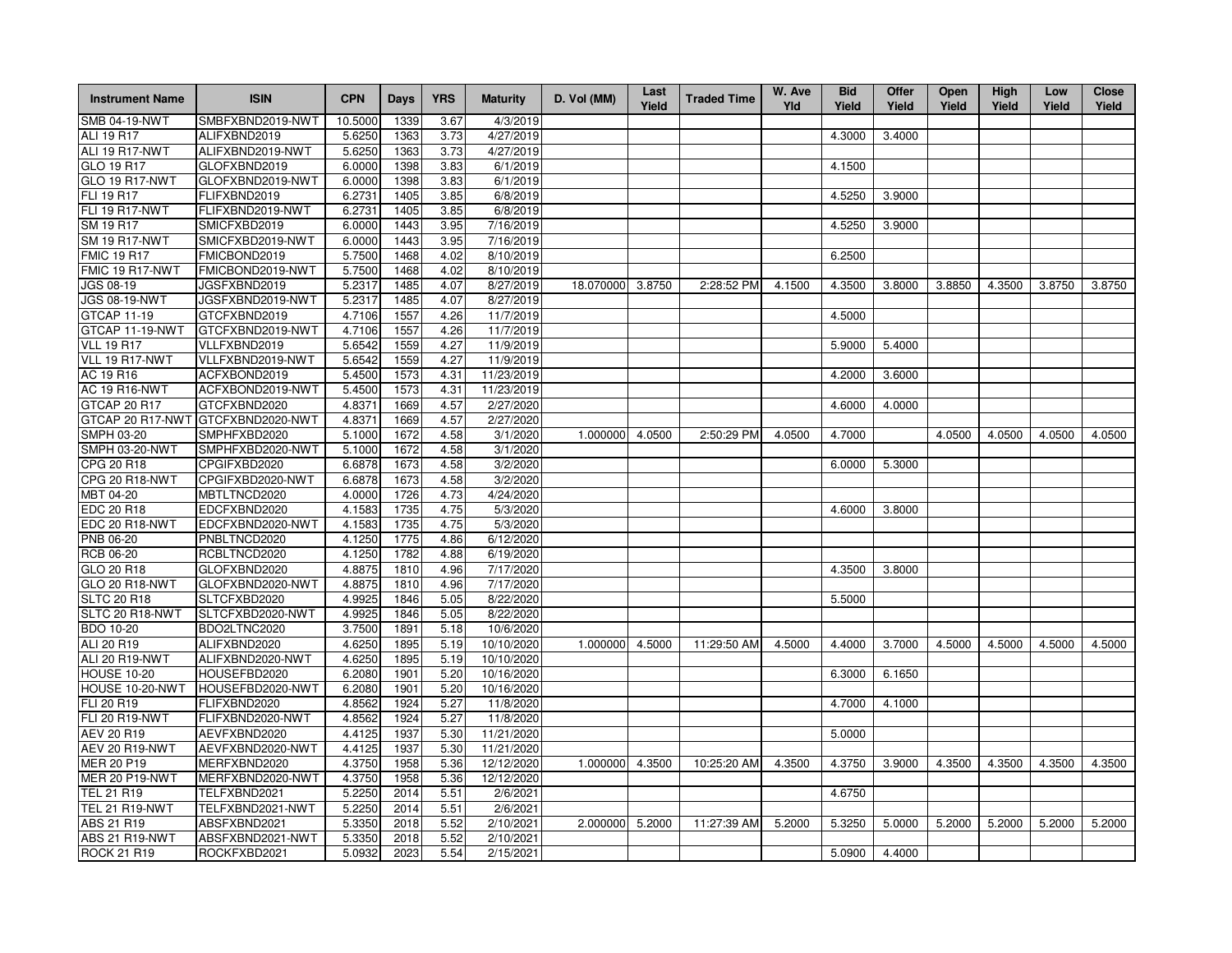| <b>Instrument Name</b> | <b>ISIN</b>                       | <b>CPN</b>          | <b>Days</b> | <b>YRS</b> | <b>Maturity</b> | D. Vol (MM) | Last<br>Yield | <b>Traded Time</b> | W. Ave<br>Yld | <b>Bid</b><br>Yield | <b>Offer</b><br>Yield | Open<br>Yield | High<br>Yield | Low<br>Yield | <b>Close</b><br>Yield |
|------------------------|-----------------------------------|---------------------|-------------|------------|-----------------|-------------|---------------|--------------------|---------------|---------------------|-----------------------|---------------|---------------|--------------|-----------------------|
| ROCK 21 R19-NWT        | ROCKFXBD2021-NWT                  | 5.0932              | 2023        | 5.54       | 2/15/2021       |             |               |                    |               |                     |                       |               |               |              |                       |
| JGS 21 R19             | JGSFXBND2021                      | 5.2442              | 2035        | 5.57       | 2/27/2021       |             |               |                    |               | 4.8500              |                       |               |               |              |                       |
| <b>JGS 21 R19-NWT</b>  | JGSFXBND2021-NWT                  | 5.2442              | 2035        | 5.57       | 2/27/2021       |             |               |                    |               |                     |                       |               |               |              |                       |
| <b>MNTC 21 R19</b>     | MNTCFXBD2021                      | 5.0700              | 2067        | 5.66       | 3/31/2021       |             |               |                    |               | 4.7500              |                       |               |               |              |                       |
| MNTC 21 R19-NWT        | MNTCFXBD2021-NWT                  | 5.0700              | 2067        | 5.66       | 3/31/2021       |             |               |                    |               |                     |                       |               |               |              |                       |
| SMB 21 R19             | SMBFXBND2021                      | 5.5000              | 2069        | 5.66       | 4/2/2021        | 9.440000    | 4.9500        | 3:23:55 PM         | 4.8105        | 5.0500              | 4.4000                | 4.4001        | 4.9500        | 4.4001       | 4.9500                |
| <b>SMB 21 R19-NWT</b>  | SMBFXBND2021-NWT                  | 5.5000              | 2069        | 5.66       | 4/2/2021        |             |               |                    |               |                     |                       |               |               |              |                       |
| <b>VLL 21 R19</b>      | VLLFXBND2021                      | 5.9437              | 2106        | 5.77       | 5/9/2021        |             |               |                    |               | 6.2500              |                       |               |               |              |                       |
| VLL 21 R19-NWT         | VLLFXBND2021-NWT                  | 5.9437              | 2106        | 5.77       | 5/9/2021        |             |               |                    |               |                     |                       |               |               |              |                       |
| AC 05-21               | ACFXBOND2021                      | 6.8000              | 2109        | 5.77       | 5/12/2021       |             |               |                    |               | 4.5000              | 3.8000                |               |               |              |                       |
| AC 05-21-NWT           | ACFXBOND2021-NWT                  | 6.8000              | 2109        | 5.77       | 5/12/2021       |             |               |                    |               |                     |                       |               |               |              |                       |
| SM 21 R19              | SMICFXBD2021                      | $\overline{5.2958}$ | 2116        | 5.79       | 5/19/2021       |             |               |                    |               | 4.7700              |                       |               |               |              |                       |
| <b>SM 21 R19-NWT</b>   | SMICFXBD2021-NWT                  | 5.2958              | 2116        | 5.79       | 5/19/2021       |             |               |                    |               |                     |                       |               |               |              |                       |
| CHI 21 R19             | CHIFXBND2021                      | 5.3200              | 2134        | 5.84       | 6/6/2021        |             |               |                    |               | 5.4750              | 4.8500                |               |               |              |                       |
| CHI 21 R19-NWT         | CHIFXBND2021-NWT                  | 5.3200              | 2134        | 5.84       | 6/6/2021        |             |               |                    |               |                     |                       |               |               |              |                       |
| GTCAP 21 R19           | GTCFXBND2021                      | 5.1965              | 2196        | 6.01       | 8/7/2021        |             |               |                    |               | 4.8500              |                       |               |               |              |                       |
| GTCAP 21 R19-NWT       | GTCFXBND2021-NWT                  | 5.1965              | 2196        | 6.01       | 8/7/2021        |             |               |                    |               |                     |                       |               |               |              |                       |
| <b>SMPH 21 R19</b>     | SMPHFXBD2021                      | 5.2006              | 2221        | 6.08       | 9/1/2021        |             |               |                    |               | 5.0000              |                       |               |               |              |                       |
| SMPH 21 R19-NWT        | SMPHFXBD2021-NWT                  | 5.2006              | 2221        | 6.08       | 9/1/2021        |             |               |                    |               |                     |                       |               |               |              |                       |
| CPG 21 R20             | CPGIFXBD2021                      | 6.9758              | 2222        | 6.08       | 9/2/2021        |             |               |                    |               | 6.2500              |                       |               |               |              |                       |
| CPG 21 R20-NWT         | CPGIFXBD2021-NWT                  | 6.9758              | 2222        | 6.08       | 9/2/2021        |             |               |                    |               |                     |                       |               |               |              |                       |
| AP 21 R19              | APCFXBND2021                      | 5.2050              | 2230        | 6.11       | 9/10/2021       |             |               |                    |               | 5.0000              |                       |               |               |              |                       |
| AP 21 R19-NWT          | APCFXBND2021-NWT                  | 5.2050              | 2230        | 6.11       | 9/10/2021       |             |               |                    |               |                     |                       |               |               |              |                       |
| MBT 11-21              | MBTLTNCD2021                      | 4.2500              | 2302        | 6.30       | 11/21/2021      |             |               |                    |               |                     |                       |               |               |              |                       |
| FLI 21 R20             | FLIFXBND2021                      | 5.4000              | 2315        | 6.34       | 12/4/2021       |             |               |                    |               | 4.9500              | 4.3000                |               |               |              |                       |
| FLI 21 R20-NWT         | FLIFXBND2021-NWT                  | 5.4000              | 2315        | 6.34       | 12/4/2021       |             |               |                    |               |                     |                       |               |               |              |                       |
| RLC 02-22              | RLCFXBND2022                      | 4.8000              | 2396        | 6.56       | 2/23/2022       |             |               |                    |               | 4.7750              | 4.3000                |               |               |              |                       |
| <b>RLC 02-22-NWT</b>   | RLCFXBND2022-NWT                  | 4.8000              | 2396        | 6.56       | 2/23/2022       |             |               |                    |               |                     |                       |               |               |              |                       |
| <b>SMB 22 R19</b>      | SMBFXBND2022                      | 6.6000              | 2434        | 6.66       | 4/2/2022        | 5.000000    | 4.7000        | 10:07:15 AM        | 4.7000        | 5.2000              |                       | 4.7000        | 4.7000        | 4.7000       | 4.7000                |
| <b>SMB 22 R19-NWT</b>  | SMBFXBND2022-NWT                  | 6.6000              | 2434        | 6.66       | 4/2/2022        |             |               |                    |               |                     |                       |               |               |              |                       |
| ALI 22 R19             | ALIFXBND2022                      | 6.0000              | 2459        | 6.73       | 4/27/2022       | 2.000000    | 4.8650        | 10:00:57 AM        | 4.8650        | 4.7000              | 3.8000                | 4.8650        | 4.8650        | 4.8650       | 4.8650                |
| ALI 22 R19-NWT         | ALIFXBND2022-NWT                  | 6.0000              | 2459        | 6.73       | 4/27/2022       |             |               |                    |               |                     |                       |               |               |              |                       |
| ALI 22 4.5             | ALI2FXBD2022                      | 4.5000              | 2461        | 6.74       | 4/29/2022       | 6.300000    | 4.2625        | 11:42:54 AM        | 4.2625        | 4.5000              | 3.8000                | 4.2625        | 4.2625        | 4.2625       | 4.2625                |
| ALI 22 4.5-NWT         | ALI2FXBD2022-NWT                  | 4.5000              | 2461        | 6.74       | 4/29/2022       |             |               |                    |               |                     |                       |               |               |              |                       |
| <b>SLTC 22 R20</b>     | SLTCFXBD2022                      | 5.5796              | 2484        | 6.80       | 5/22/2022       |             |               |                    |               | 5.7500              | 5.2500                |               |               |              |                       |
| SLTC 22 R20-NWT        | SLTCFXBD2022-NWT                  | 5.5796              | 2484        | 6.80       | 5/22/2022       |             |               |                    |               |                     |                       |               |               |              |                       |
| <b>HOUSE 22 R20</b>    | HOUSEFBD2022                      | 6.1310              | 2539        | 6.95       | 7/16/2022       |             |               |                    |               | 6.4000              |                       |               |               |              |                       |
|                        | HOUSE 22 R20-NWT HOUSEFBD2022-NWT | 6.1310              | 2539        | 6.95       | 7/16/2022       |             |               |                    |               | 6.5000              |                       |               |               |              |                       |
| SM 22 R19              | SMICFXBD2022                      | 6.9442              | 2539        | 6.95       | 7/16/2022       |             |               |                    |               | 5.0000              | 4.3000                |               |               |              |                       |
| <b>SM 22 R19-NWT</b>   | SMICFXBD2022-NWT                  | 6.9442              | 2539        | 6.95       | 7/16/2022       |             |               |                    |               |                     |                       |               |               |              |                       |
| GTCAP 23 R20           | GTCFXBND2023                      | 5.0937              | 2765        | 7.57       | 2/27/2023       |             |               |                    |               | 6.5000              |                       |               |               |              |                       |
| GTCAP 23 R20-NWT       | GTCFXBND2023-NWT                  | 5.0937              | 2765        | 7.57       | 2/27/2023       |             |               |                    |               |                     |                       |               |               |              |                       |
| EDC 23 R19             | EDCFXBND2023                      | 4.7312              | 2830        | 7.75       | 5/3/2023        |             |               |                    |               | 5.3000              |                       |               |               |              |                       |
| EDC 23 R19-NWT         | EDCFXBND2023-NWT                  | 4.7312              | 2830        | 7.75       | 5/3/2023        |             |               |                    |               |                     |                       |               |               |              |                       |
| GLO 23 R20             | GLOFXBND2023                      | 5.2792              | 2905        | 7.95       | 7/17/2023       |             |               |                    |               | 6.5000              |                       |               |               |              |                       |
| <b>GLO 23 R20-NWT</b>  | GLOFXBND2023-NWT                  | 5.2792              | 2905        | 7.95       | 7/17/2023       |             |               |                    |               |                     |                       |               |               |              |                       |
| FLI 23 R20             | FLIFXBND2023                      | 5.4333              | 3019        | 8.27       | 11/8/2023       |             |               |                    |               | 5.5500              |                       |               |               |              |                       |
| <b>FLI 23 R20-NWT</b>  | FLIFXBND2023-NWT                  | 5.4333              | 3019        | 8.27       | 11/8/2023       |             |               |                    |               |                     |                       |               |               |              |                       |
| AEV 23 R20             | AEVFXBND2023                      | 4.6188              | 3032        | 8.30       | 11/21/2023      |             |               |                    |               | 5.5000              |                       |               |               |              |                       |
| AEV 23 R20-NWT         | AEVFXBND2023-NWT                  | 4.6188              | 3032        | 8.30       | 11/21/2023      |             |               |                    |               |                     |                       |               |               |              |                       |